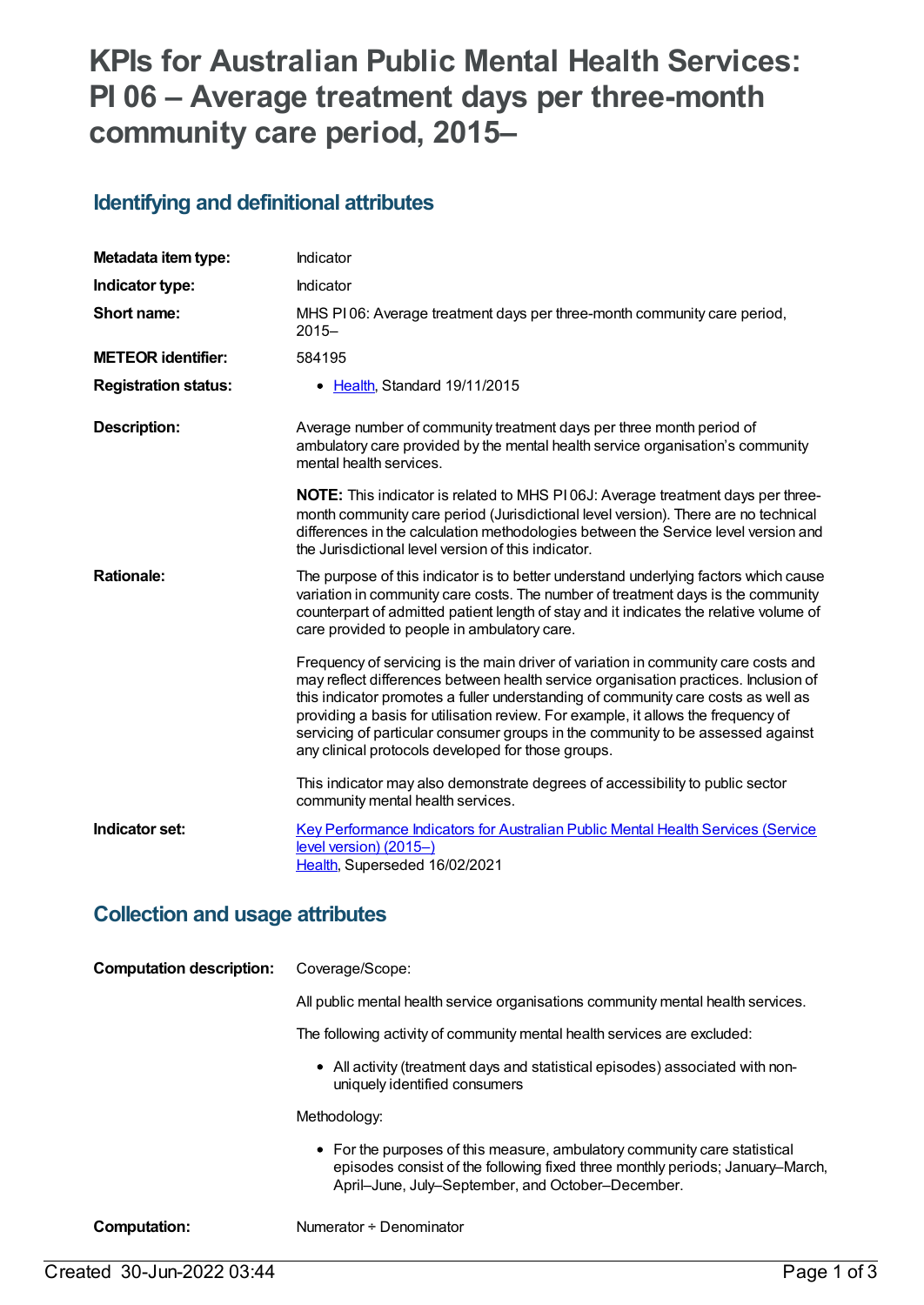| Numerator:                    | Number of community mental health care treatment days provided by the mental<br>health service organisation's ambulatory mental health services within the reference<br>period.                                                                                                                                                                                                                                                                                                                |
|-------------------------------|------------------------------------------------------------------------------------------------------------------------------------------------------------------------------------------------------------------------------------------------------------------------------------------------------------------------------------------------------------------------------------------------------------------------------------------------------------------------------------------------|
| Denominator:                  | Number of ambulatory care statistical episodes (three month periods) treated by<br>the mental health service organisation's ambulatory services within the reference<br>period.                                                                                                                                                                                                                                                                                                                |
| Denominator data<br>elements: | Data Element / Data Set-                                                                                                                                                                                                                                                                                                                                                                                                                                                                       |
|                               | Guide for use                                                                                                                                                                                                                                                                                                                                                                                                                                                                                  |
|                               | An ambulatory care statistical episode is a statistically derived community<br>episode defined as each three month period of ambulatory care of an<br>individual registered consumer where the consumer was under 'active care',<br>defined as one or more treatment days in the period. A registered consumer is<br>a uniquely identifiable consumer at the mental health service organisation<br>level, regardless of the number of teams or community programs involved in<br>his/her care. |
| Disaggregation:               | Service variables: Target population                                                                                                                                                                                                                                                                                                                                                                                                                                                           |
|                               | Consumer attributes: Age, SEIFA, remoteness, Indigenous status, involuntary<br>status                                                                                                                                                                                                                                                                                                                                                                                                          |

## **Representational attributes**

| <b>Representation class:</b> | Mean (average)          |
|------------------------------|-------------------------|
| Data type:                   | Real                    |
| Unit of measure:             | Time (e.g. days, hours) |

## **Indicator conceptual framework**

| <b>Framework and</b> | <b>Efficient</b> |
|----------------------|------------------|
| dimensions:          |                  |
|                      | Appropriate      |

## **Accountability attributes**

| Benchmark:                                         | Levels at which indicator can be useful for benchmarking:                                                                                                                                                                          |  |
|----------------------------------------------------|------------------------------------------------------------------------------------------------------------------------------------------------------------------------------------------------------------------------------------|--|
|                                                    | $\bullet$ service unit<br>• mental health service organisation<br>• regional group services<br>• state/territory.                                                                                                                  |  |
| Further data development /<br>collection required: | Methodology to collect multifaceted levels of service usage, such as intensity and<br>complexity issues and the impact on contact duration, is needed in order to<br>improve cost modelling and efficiency measurement in general. |  |
|                                                    | Accurate reporting at levels above that of mental health service organisation<br>requires unique state-wide patient identifiers that are not currently available in all<br>jurisdictions.                                          |  |
|                                                    | The indicator can be accurately constructed using the Community Mental Health<br>Care NMDS.                                                                                                                                        |  |
| Other issues caveats:                              | Casemix adjustment is needed to interpret variation between organisations to<br>distinguish consumer and provider factors. Longer term a methodology for casemix<br>adjustment is required.                                        |  |
|                                                    | Further development of national funding models, including episode-based or<br>casemix models, will enable more meaningful measurement than the arbitrary three<br>month period used in this indicator.                             |  |